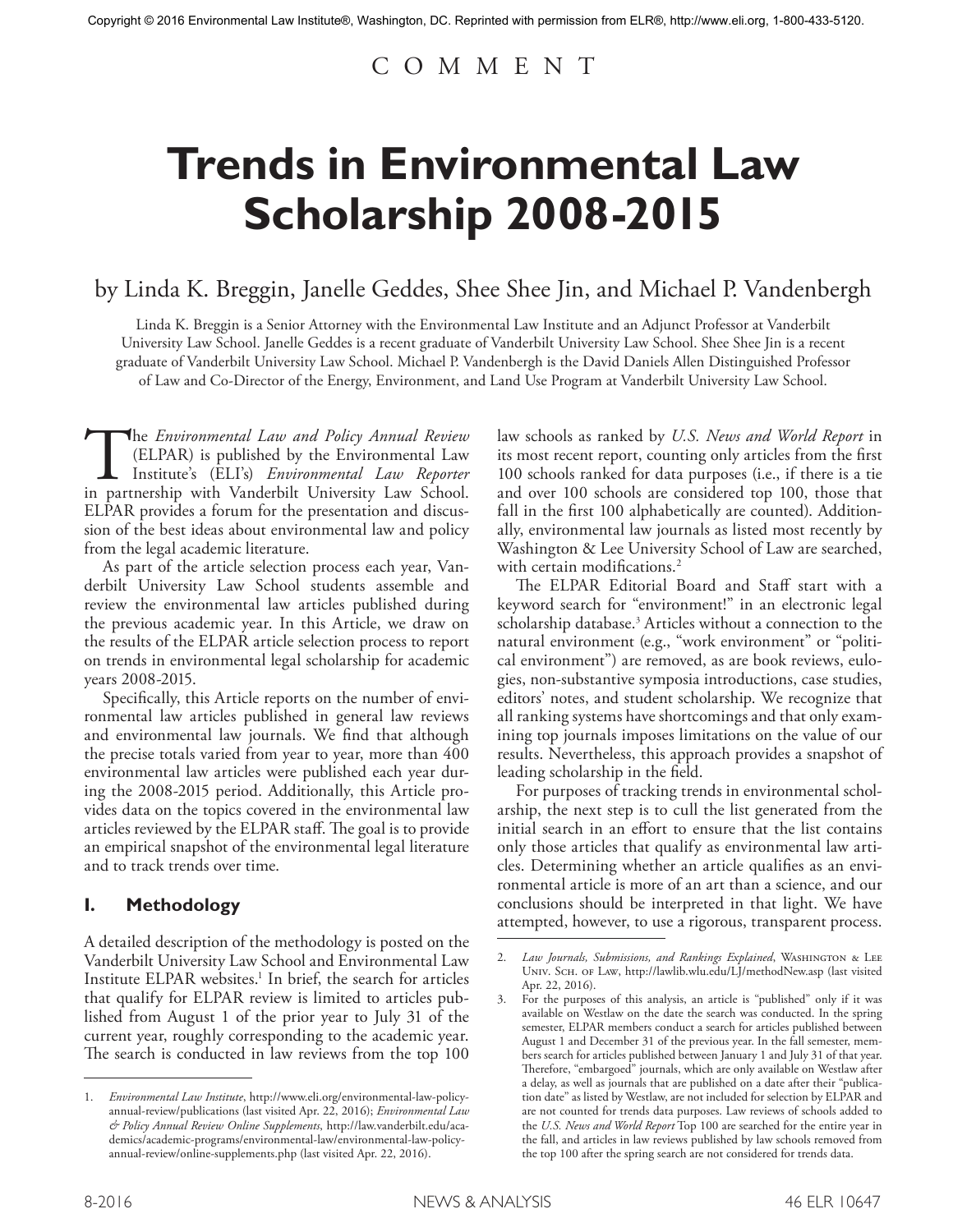46 ELR 10648 ENVIRONMENTAL LAW REPORTER 8-2016

Specifically, an article is considered an "environmental law article" if environmental law and policy are a substantial focus of the article. The article need not focus exclusively on environmental law, but environmental topics should be given more than incidental treatment and should be integral to the main thrust of the article. Many articles in the initial pool, for example, address subjects that influence environmental law, including administrative law topics (e.g., executive power and standing), or tort law topics (e.g., punitive damages). Although these articles may be considered for inclusion in ELPAR, they are not included for purposes of tracking environmental law scholarship, because the main thrust of the articles is not environmental law.

Each article in the data set is categorized by environmental topic to allow for tracking of trends by topic area. The 10 topic categories are from the *Environmental Law Reporter*'s subject matter index: air, climate change, energy, governance, land use, natural resources, toxic substances, waste, water, and wildlife.<sup>4</sup> ELPAR students assign articles into a primary topic category and, if appropriate, a secondary category.

The ELPAR Editorial Board and Staff work in consultation with the course instructors, Professor Michael P. Vandenbergh and ELI Senior Attorney Linda K. Breggin, to determine whether articles should be considered environmental law articles and how to categorize the articles by environmental topic for purposes of tracking scholarship. The articles included in the total for each year are identified on lists posted on the Vanderbilt University Law School website.<sup>5</sup>

#### **II. Data Analysis on Environmental Legal Scholarship**

During the 2014-2015 ELPAR review period (July 31, 2014, to August 1, 2015), 418 environmental law articles written by professors or practitioners were published in top law reviews and environmental law journals. This is a decrease of over 5 percent from the 444 articles in the previous ELPAR review cycle (2013-2014). By comparison, 402 articles were published in 2012-2013, 452 articles were published in 2011-2012, 512 articles were published in 2010-2011, 475 articles were published in 2009-2010, and 455 articles were published in 2008-2009.

Of the 418 total environmental law articles published in 2014-2015, 323 were published in journals that focus on environmental law and 95 were published in general law reviews. The 95 environmental law articles published in general law reviews in 2014-2015 compares to 143 articles in 2013-2014, 93 articles in 2012-2013, 115 articles in 2011-2012, 80 articles in 2010-2011, 97 articles in 2009-2010, and 47 articles in 2008-2009. Overall, the results this year as compared to last year indicate an increase in the number of articles published in environmental law journals and a decrease in the number of environmental articles published in general law reviews.

The primary topics of the 418 articles published in 2014-2015 were as follows: governance<sup>6</sup> (144), energy (61), land use (58), water (44), climate change (38), wildlife (22), natural resources (18), air (14), waste (12), and toxic substances (7). When counting both primary and secondary topic categories of articles, there were 234 articles in governance, 79 in energy, 71 in climate change, 74 in land use, 55 in water, 39 in natural resources, 27 in wildlife, 27 in air, 14 in toxic substances, and 13 in waste. In 2014-2015, governance remained the most common topic category. Energy articles were second followed by land use and water.

The most common primary topic from 2008-2011 was climate change, but for the fifth cycle in a row, the number of climate change articles has decreased. In contrast, the number of energy articles has increased nearly every year ELPAR has been published.

<sup>4.</sup> *Environmental Law Reporter*, http://elr.info/subject-matter-index (last visited Apr. 22, 2016).

<sup>5.</sup> *Environmental Law & Policy Annual Review Online Supplements*, http://law. vanderbilt.edu/academics/academic-programs/environmental-law/environmental-law-policy-annual-review/online-supplements.php (last visited July 15, 2015).

The *ELR* subject matter index includes subtopics for each topic. Subtopics for the governance topic include: administrative law, Administrative Procedure Act, agencies, bankruptcy, civil procedure, comparative law, constitutional law, contracts, corporate law, courts, criminal law, enforcement and compliance, environmental justice, environmental law and policy, Equal Access to Justice Act, False Claims Act, Federal Advisory Committee Act, federal facilities, federal jurisdiction, Freedom of Information Act, human rights, indigenous people, infrastructure, institutional controls, insurance, international, public health, public participation, risk assessment, states, tax, tort law, trade, tribes, and U.S. government. ENVIRONMENTAL LAW REporter, http://elr.info/subject-matter-index (last visited Apr. 22, 2016).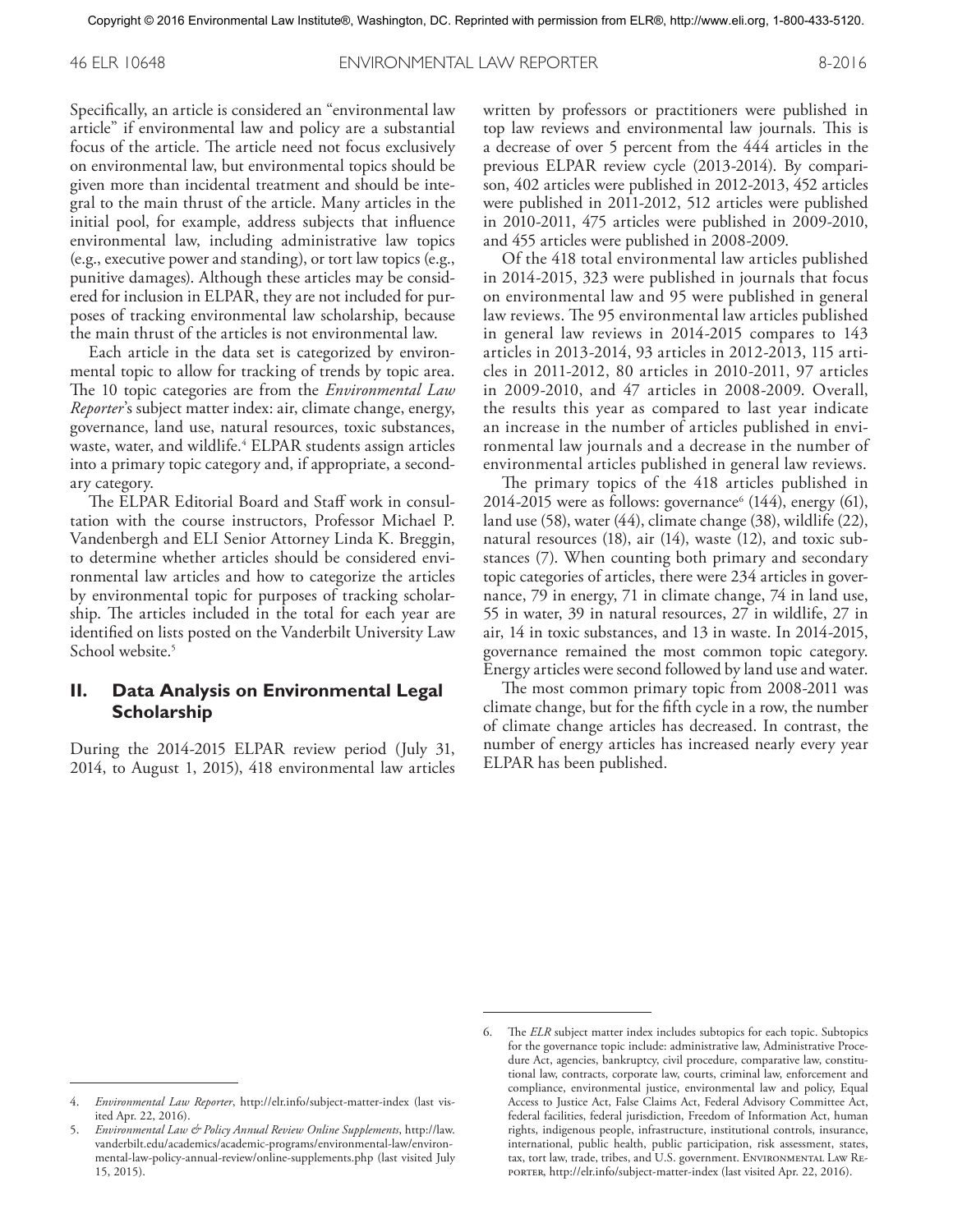#### 8-2016 10649



#### **Number of Environmental Law Articles by Year**

#### **Trends in Environmental Legal Scholarship**



#### **Number of Environmental Law Articles by Year**

|                                   |     | 2008-2009 2009-2010 2010-2011 2011-2012 2012-2013 2013-2014 2014-2015 |     |     |     |     |     |
|-----------------------------------|-----|-----------------------------------------------------------------------|-----|-----|-----|-----|-----|
| General Law Reviews               | 47  | 97                                                                    | 80  | 115 | 93  | 143 | 95  |
| Environmental Law<br>l Iournals I | 408 | 378                                                                   | 432 | 337 | 309 | 301 | 323 |
| Total                             | 455 | 475                                                                   | 512 | 452 | 402 | 444 | 418 |